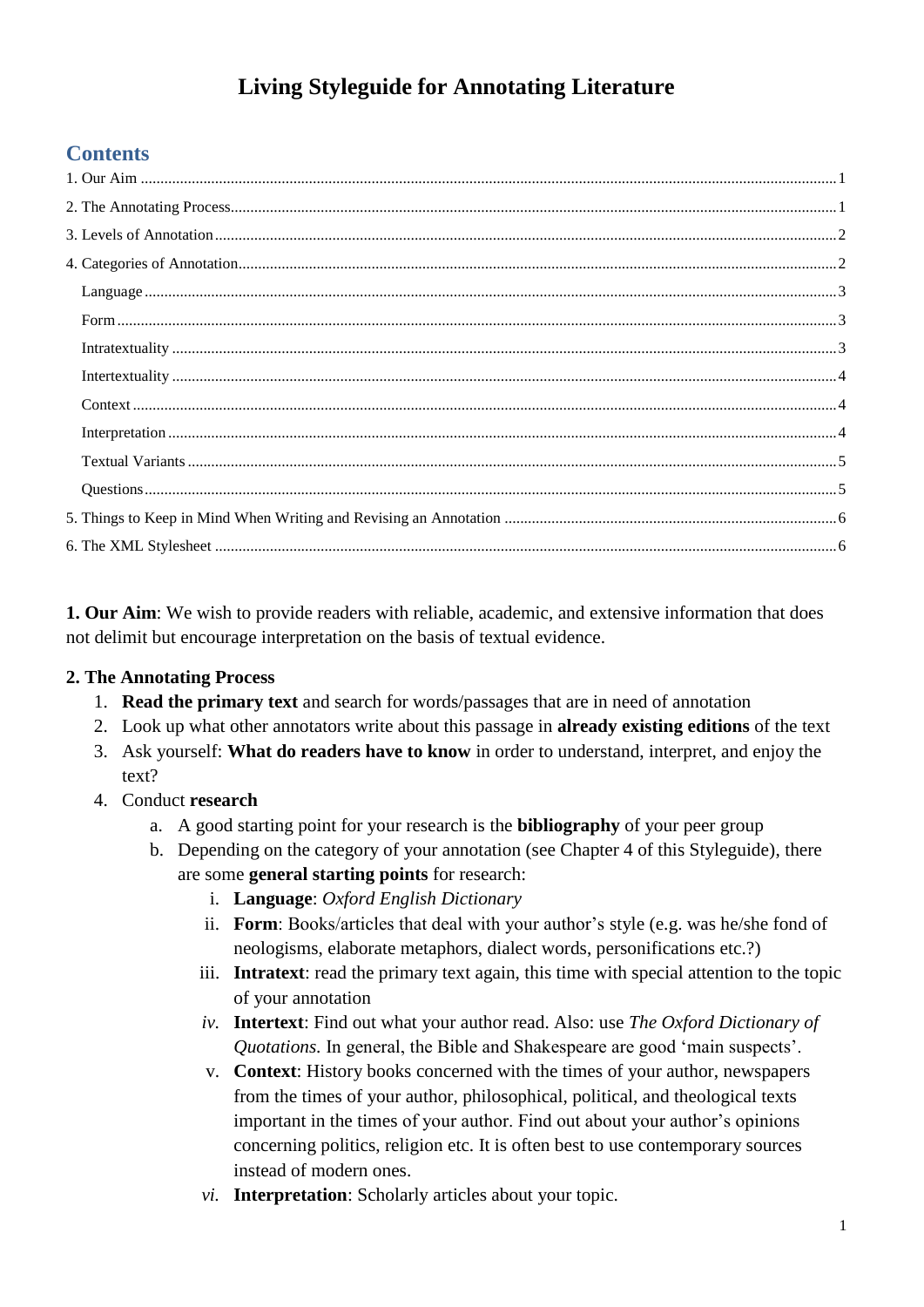- *vii.* Questions: -
- *viii.* **Textual Variants**: Use a critical edition of your text.
- c. In order to facilitate our working process and in order to make sure that we do not annotate a word but a word in a specific context**, always put the lines surrounding the word you are annotating at the top of your annotation**.
- 5. Write and upload your **first draft**. It is recommended to have a single inventory file that contains all your annotations in one place and to keep it up to date at all times. However, for reasons of clarity, please also create a single .doc-file for each bundle of annotations. Please stick to the guidelines for **naming files**:
	- a. Inventory: [name of the text]\_yyyy\_mm\_dd
	- b. Prose: [name of the annotation]\_[chapter]\_yyyy\_mm\_dd
	- c. Short poetry: [name of the annotation]\_[name of the poem]\_yyyy\_mm\_dd
	- d. Long poetry: [name of the annotation]\_[book/canto]\_yyyy\_mm\_dd
	- e. Drama: [name of the annotation]\_[act]\_yyyy\_mm\_dd
	- f. Example (for *The Chimes*): goblins\_chapter2\_2016\_05\_12
- 6. **Peer-review** the first draft at the meeting
	- a. Content
	- b. Style
	- c. Grammar
	- d. MLA
	- e. Suggestions for further research
- 7. **Revise** your annotation
- 8. Peer-review and revision, peer-review and revision and so on
- 9. **Hand in** your finished annotation to Mr. Bauer and Mrs. Zirker
- **10. Last revision**
- 11. Insert your annotation into the **XML** blueprint (also in this Guide)

### <span id="page-1-0"></span>**3. Levels of Annotation**

Not all readers need/want the same amount of information. Thus, we have established a level system, which means readers may choose how much they want to read/ where to start reading in accordance with their demands and interests.

Each annotation can have three levels; but not every annotation needs to have three levels. The minimum is one.

**Level 1**: basic information for text comprehension

**Level 2**: further information, based on information presented on level 1

**Level 3**: more advanced information, based on information presented on levels 1 and 2

## <span id="page-1-1"></span>**4. Categories of Annotation**

Readers should not only be able to choose *how much* information they wish to receive but also *what kind* of information they wish to be provided with. On our website, it is possible to filter annotations by category.

Each level is subdivided into one or several categories. There are eight different categories of annotation: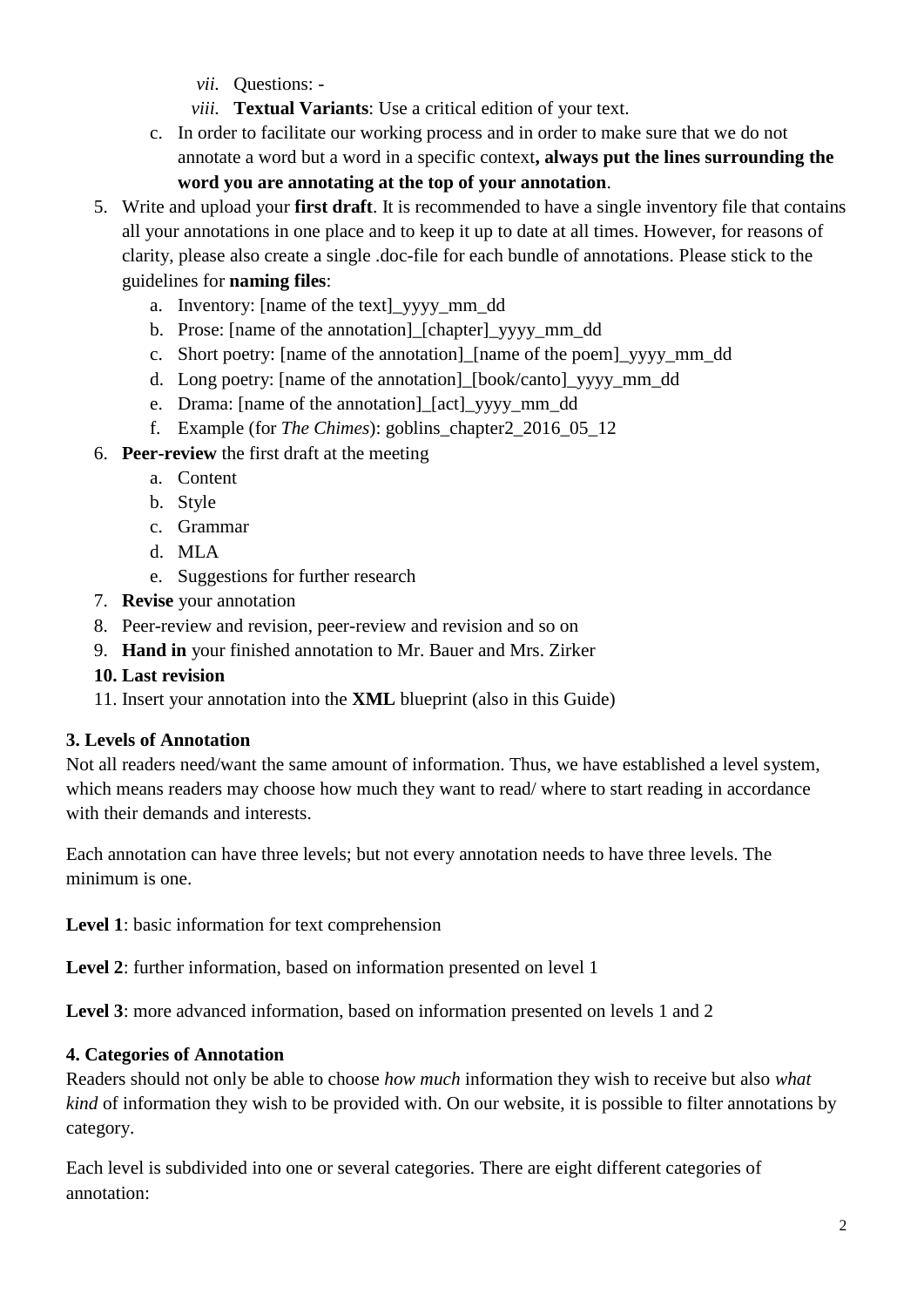<span id="page-2-2"></span><span id="page-2-1"></span><span id="page-2-0"></span>

| <b>Category</b>                                                                                                                 | <b>What belongs here</b>                                                                                                                                                                                                                                                                                                                                                                                                                                                                                                                                                     | <b>What does NOT belong here</b>                                                                                                                                                                                                |
|---------------------------------------------------------------------------------------------------------------------------------|------------------------------------------------------------------------------------------------------------------------------------------------------------------------------------------------------------------------------------------------------------------------------------------------------------------------------------------------------------------------------------------------------------------------------------------------------------------------------------------------------------------------------------------------------------------------------|---------------------------------------------------------------------------------------------------------------------------------------------------------------------------------------------------------------------------------|
| Language<br>This category<br>explains the<br>meaning of<br>words and<br>phrases-                                                | Ambiguous<br>$\bullet$<br>words/phrases<br>Archaic/obsolete words<br>$\bullet$<br>Words mainly used in<br>literature, not in<br>ordinary discourse<br>Slang<br>$\bullet$<br>Professional jargon<br>$\bullet$<br><b>Dialect</b><br>$\bullet$<br>Idiomatic expressions<br>$\bullet$<br>Neologisms<br>$\bullet$<br>Words whose meaning<br>$\bullet$<br>has changed over time<br>(e.g. "gay")<br>Words whose<br>$\bullet$<br>connotations have<br>changed over time (e.g.<br>"make love")<br>Words that may not be<br>$\bullet$<br>known to advanced<br>learners of the language | Poetic devices<br>$\bullet$<br>Narrative voice (e.g. mood,<br>$\bullet$<br>$etc.$ )<br>Words that do not require<br>annotation; i.e. words usually<br>known to B2 speakers (Abitur<br>level)                                    |
| <b>Form</b><br>This category<br>draws attention<br>to the<br>literariness of a<br>text.                                         | Meter and rhyme<br>$\bullet$<br>scheme<br>Poetic and rhetoric<br>$\bullet$<br>devices (including<br>metaphors)<br>Narrative structure<br>$\bullet$<br>Iconicity<br>$\bullet$<br>Conventions a text<br>$\bullet$<br>would usually follow<br>(e.g. blank verse in<br>epics, etc.)<br>Deviations from known<br>conventions (e.g. when<br>the <i>volta</i> of a sonnet is<br>located after the second<br>line)<br>Unusual use of<br>$\bullet$<br>capitalization or other<br>punctuation (e.g. the<br>use of dashes in Emily<br>Dickinson's poetry)                               | Interpretation/effects the form<br>$\bullet$<br>possibly has on the reader<br>Explanation of why a certain<br>$\bullet$<br>form was chosen<br>Explanation of why a text<br>$\bullet$<br>adheres to formal conventions<br>or not |
| <b>Intratextuality</b><br>This category<br>analyses the<br>relation of a<br>word/passage to<br>the rest of the<br>primary text. | <b>Recurring features</b><br>$\bullet$<br>within the same text<br>(e.g. themes, motifs,<br>repetitions,<br>foreshadowing, etc.)<br><b>Comparing passages</b><br>within the same text                                                                                                                                                                                                                                                                                                                                                                                         | Anything that surpasses the<br>$\bullet$<br>boundaries of the text<br>Interpretation (e.g. what effect<br>a certain motif has)                                                                                                  |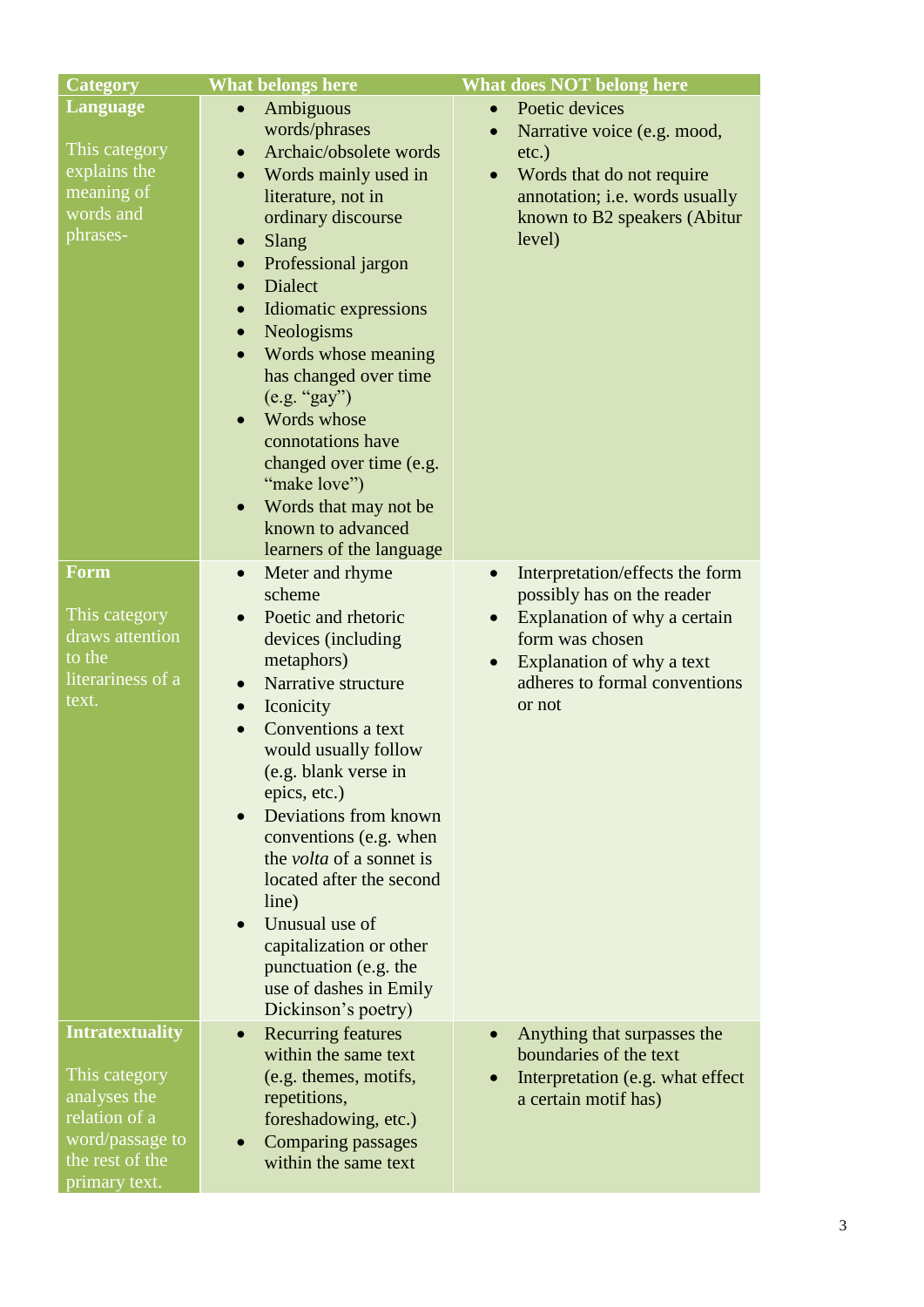<span id="page-3-2"></span><span id="page-3-1"></span><span id="page-3-0"></span>

| <b>Intertextuality</b><br>This category<br>identifies and<br>analyses a text's<br>references to<br>other texts and<br>works of art.                                  | References and<br>allusions to other works<br>of art within the text<br>(this also includes<br>pictures, paintings,<br>music, etc.)<br>Exact sources of<br>references (e.g. work,<br>author, page, line<br>number)<br>General information<br>$\bullet$<br>about the source work<br>(brief description of the<br>work, e.g. brief plot<br>summary, main themes.<br>If available and<br>relevant:' your'<br>author's opinion of this<br>work)<br>If there is a direct<br>relation between this<br>text and your text: say<br>what this relation<br>consists of. If not:<br>discuss the relationship<br>of both texts in the<br>"interpretation"<br>category (see right side)<br>Does the author often<br>refer to a certain<br>text/author? | Remember to put discussions<br>and assumptions in the<br>interpretation category!<br>Remember to differentiate<br>between context and intertext<br>In the "interpretation"<br>$\bullet$<br>category: Relate your text to<br>the source text (are there<br>similarities, does your text<br>comment on the other, is the<br>reference ironical, etc.)<br>In the "interpretation"<br>$\bullet$<br>category: How does the<br>reference affect our<br>understanding of the text?<br>Does it add another layer of<br>meaning?               |
|----------------------------------------------------------------------------------------------------------------------------------------------------------------------|-------------------------------------------------------------------------------------------------------------------------------------------------------------------------------------------------------------------------------------------------------------------------------------------------------------------------------------------------------------------------------------------------------------------------------------------------------------------------------------------------------------------------------------------------------------------------------------------------------------------------------------------------------------------------------------------------------------------------------------------|---------------------------------------------------------------------------------------------------------------------------------------------------------------------------------------------------------------------------------------------------------------------------------------------------------------------------------------------------------------------------------------------------------------------------------------------------------------------------------------------------------------------------------------|
| <b>Context</b><br>This category<br>provides readers<br>with the<br>contextual<br>background<br>knowledge that<br>is needed in<br>order to<br>understand the<br>text. | Cultural, historical,<br>biographical, political,<br>religious, philosophical,<br>scientific, etc. context<br>e.g. allusions to<br>historical<br>personages/events;<br>philosophical and<br>theological<br>backgrounds that have<br>to be known in order to<br>understand the text;<br>knowledge / world<br>view at time in which<br>the text was written                                                                                                                                                                                                                                                                                                                                                                                 | Anything that is an identifiable<br>$\bullet$<br>reference to another work of<br>art<br>Be careful not to blur the lines<br>$\bullet$<br>between context and<br>intertextuality/interpretation!<br>Be careful not to equalize the<br>$\bullet$<br>fictional world and reality (an<br>event described in the text<br>might not have an equivalent<br>in the real world)<br>Be careful not to presume the<br>$\bullet$<br>existence of the rules of the<br>real world within the fictional<br>text, e.g. fiction transforms<br>reality) |
| <b>Interpretation</b><br>This category<br>discusses the                                                                                                              | Discussion and<br>assessment of findings<br>of all other categories<br>Scholarly approaches                                                                                                                                                                                                                                                                                                                                                                                                                                                                                                                                                                                                                                               | Speculations that can in no<br>$\bullet$<br>way be linked to the primary<br>text.                                                                                                                                                                                                                                                                                                                                                                                                                                                     |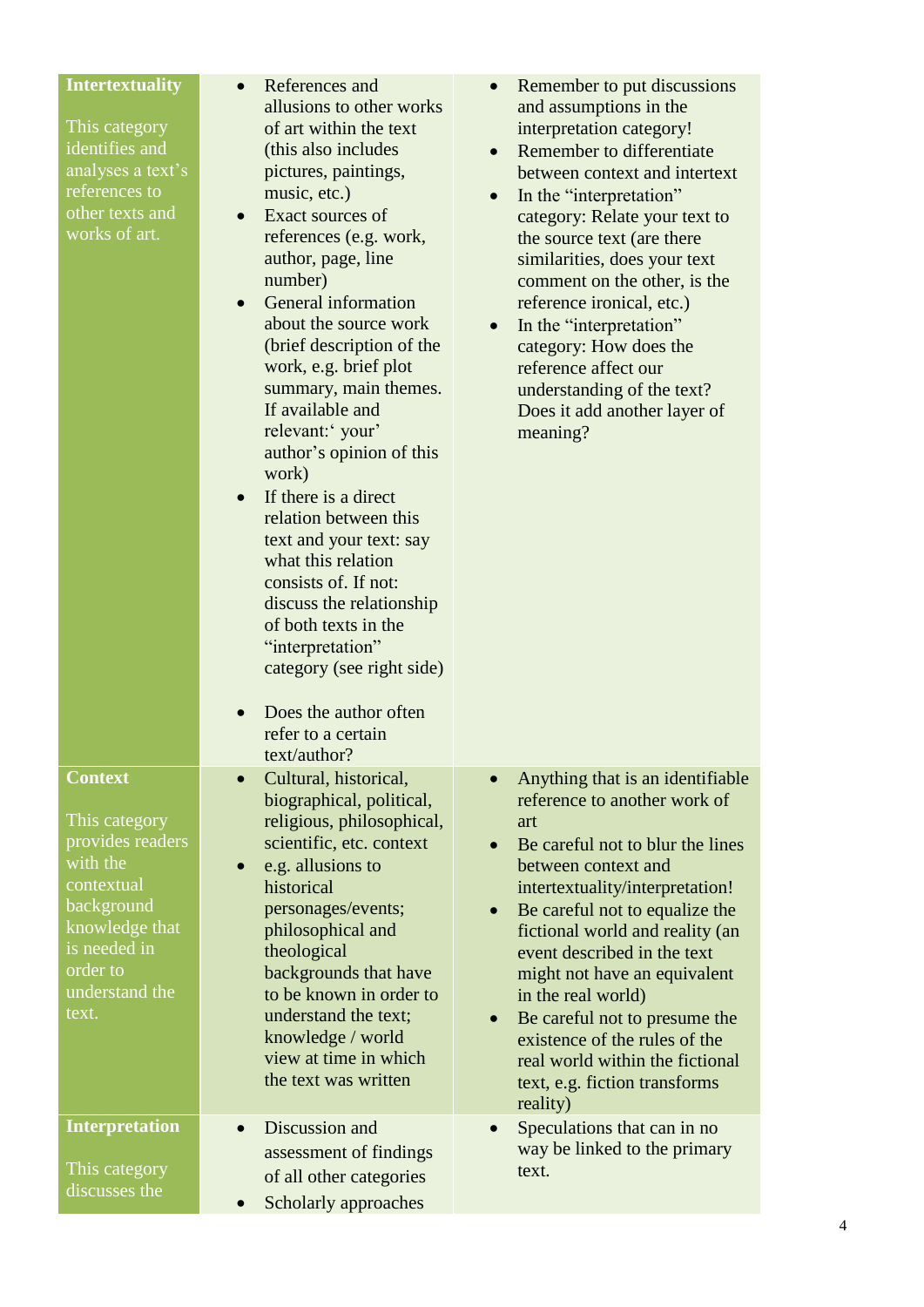<span id="page-4-0"></span>

| findings of all<br>other categories<br>and draws<br>conclusions<br>from them<br>concerning the<br>meaning of a<br>word/passage/<br>text. It also<br>discusses<br>different<br>scholarly<br>approaches to<br>the text.<br><b>Textual</b><br><b>Variants</b><br>This category<br>identifies<br>differences<br>between<br>different<br>versions of the<br>primary text. | and secondary literature<br>(that will then also have<br>to be contextualized<br>and, possibly,<br>discussed)<br>Conclusions about the<br>$\bullet$<br>world view of the<br>speaker<br>What effects might<br>$\bullet$<br>features of the text have<br>on the<br>fictional/assumed<br>reader on the basis of<br>our findings in the text?<br>How do the different<br>$\bullet$<br>versions of your text<br>differ from each other?<br>e.g. does a character<br>$\bullet$<br>have a different name<br>in various versions; is<br>the order of<br>chapters/scenes<br>different, is a word<br>spelled differently, etc. | Discussions about why<br>$\bullet$<br>something was changed in the<br>text $\rightarrow$ interpretation (the only<br>exception is when the author<br>discusses the change<br>him/herself e.g. in a letter to<br>the publisher)<br>Discussions about how a<br>$\bullet$<br>change in the text affects our<br>interpretation/understanding of |
|----------------------------------------------------------------------------------------------------------------------------------------------------------------------------------------------------------------------------------------------------------------------------------------------------------------------------------------------------------------------|----------------------------------------------------------------------------------------------------------------------------------------------------------------------------------------------------------------------------------------------------------------------------------------------------------------------------------------------------------------------------------------------------------------------------------------------------------------------------------------------------------------------------------------------------------------------------------------------------------------------|---------------------------------------------------------------------------------------------------------------------------------------------------------------------------------------------------------------------------------------------------------------------------------------------------------------------------------------------|
| <b>Questions</b><br>This category<br>documents the<br>problems we<br>have when<br>annotating. It<br>encourages<br>readers to<br>contact us when<br>they have an<br>answer to our<br>question.                                                                                                                                                                        | This category is<br>supposed to document<br>questions that arose<br>during our research and<br>to promote interaction<br>between us and the<br>readers<br>track record of<br>conducted research that<br>has not led to any<br>results regarding our<br>questions<br>When we are unable to<br>disambiguate meanings<br>/ questions in the text<br>(e.g. due to lack of<br>historical context, etc.)<br>When we are unable to<br>identify the source of a<br>quote<br>When we are unable to<br>identify an allusion                                                                                                    | the text $\rightarrow$ interpretation                                                                                                                                                                                                                                                                                                       |

<span id="page-4-1"></span>There can be no mixed categories (e.g. writing an annotation about form and interpretation that are situated on different levels if they build up on each other). In such a case, you have to write two different texts so the categories are clearly separate.